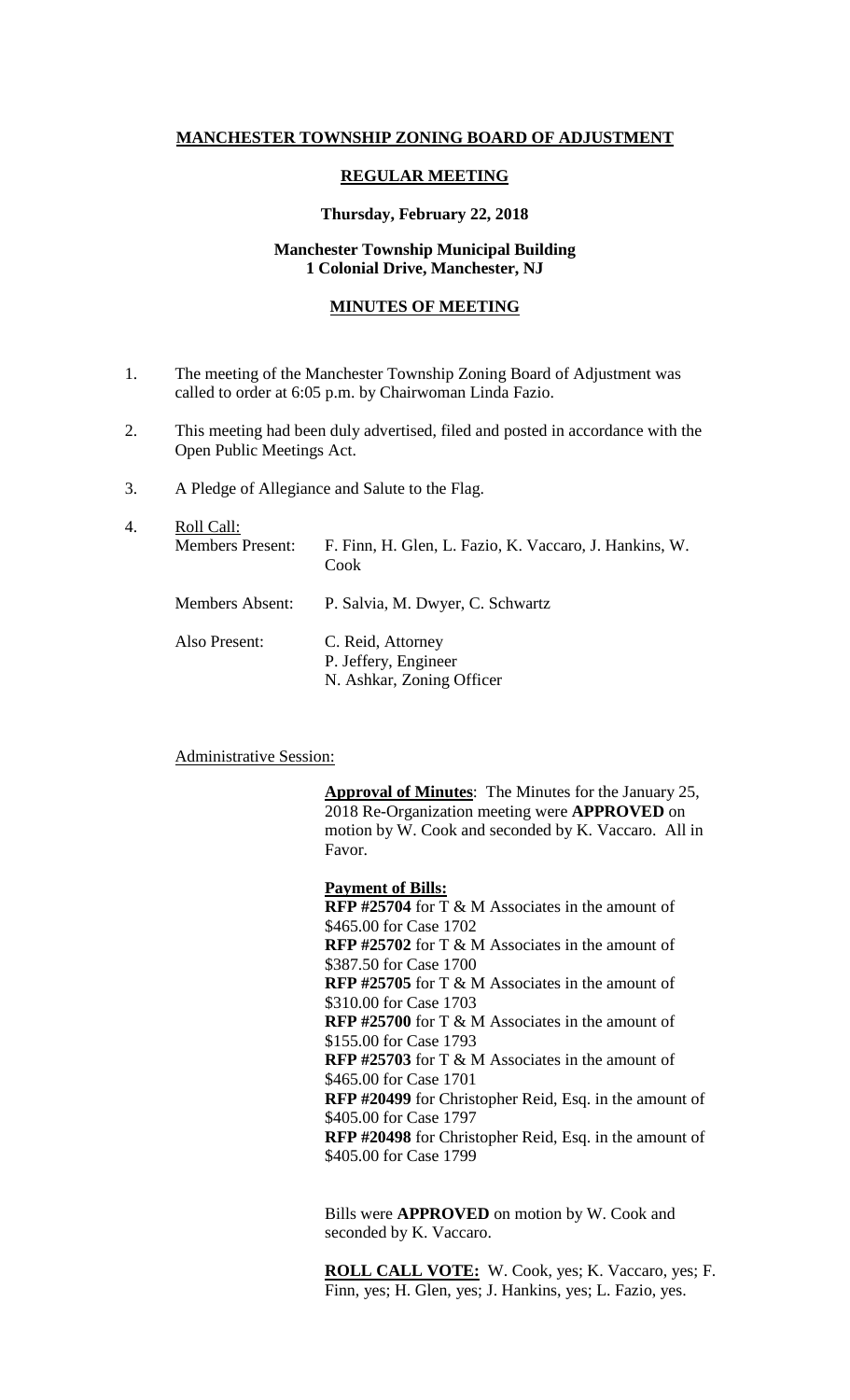**Correspondence:** The Secretary has nothing at this time.

**Professional Reports:** Mr. Reid has nothing at this time. Mr. Jeffery has nothing at this time.

Memorialization of a resolution of a variance approval to allow the construction of a single family dwelling on a lot having a lot area of 7,500 square feet where 10,000 square feet is available; a lot frontage of 75 feet where 100 feet is required; a lot width of 75 feet where 100 feet is required; and an improvable lot area of 4,225 square feet where 5,800 square feet is required. Applicant: Jeffrey Jerman, Block 1.61 Lot 13, 1316 Fourth Avenue, Pine Lake Park. Approved at the January 25, 2018 meeting. Case 1793

This resolution was **APROVED** on motion by W. Cook and seconded by K. Vaccaro.

**ROLL CALL VOTE:** W. Cook, yes; K. Vaccaro, yes; F. Finn, yes; L. Fazio, yes.

A copy of the approved resolution is attached.

Memorialization of a resolution of a variance approval to allow the construction of a 14' x 28' in-ground pool & 6' fence within the front yard area of an existing lot along Larchmont Street where a 5' setback is required for fences over 4' in height; the pool will have an 8' front yard setback where 30' is required. Applicant: Katherine Duffy, Block 1.320 Lot 1, 1101 Monmouth Avenue, Pine Lake Park. Approved at the January 25, 2018 meeting. Case 1799

This resolution was **APPROVED** on motion by W. Cook and seconded by F. Finn.

**ROLL CALL VOTE**: W. Cook, yes; F. Finn, yes; K. Vaccaro, yes; J. Hankins, yes; L. Fazio, yes.

A copy of the approved resolution is attached.

Memorialization of a resolution of a variance approval to allow the construction of a single family dwelling on a lot having a lot area of 7,500 square feet where 10,000 square feet is available; a lot frontage of 75 feet where 100 feet is required; a lot width of 75 feet where 100 feet is required; and an improvable lot area of 2,600 square feet where 5,800 square feet is required. Applicant: Jeffrey Jerman, Block 1.290 Lot 1, 1500 Parkview Blvd., Pine Lake Park. Approved at the January 25, 2018 meeting. Case 1701

This resolution was **APPROVED** on motion by W. Cook and seconded by K. Vaccaro.

**ROLL CALL VOTE**: W. Cook, yes; K. Vaccaro, yes; F. Finn, yes; L. Fazio, yes.

A copy of the approved resolution is attached.

Memorialization of a resolution of a variance approval to allow the construction of a single family dwelling on a lot having a lot area of 7,500 square feet where 10,000 square feet is available; a lot frontage of 75 feet where 100 feet is required; a lot width of 75 feet where 100 feet is required; and an improvable lot area of 4,225 square feet where 5,800 square feet is required. Applicant: Jeffrey Jerman, Block 1.206 Lot 40, 1209 Tenth Avenue, Pine Lake Park. Approved at the January 25, 2018 meeting. Case 1702

This resolution was **APPROVED** on motion by W. Cook and seconded by K. Vaccaro.